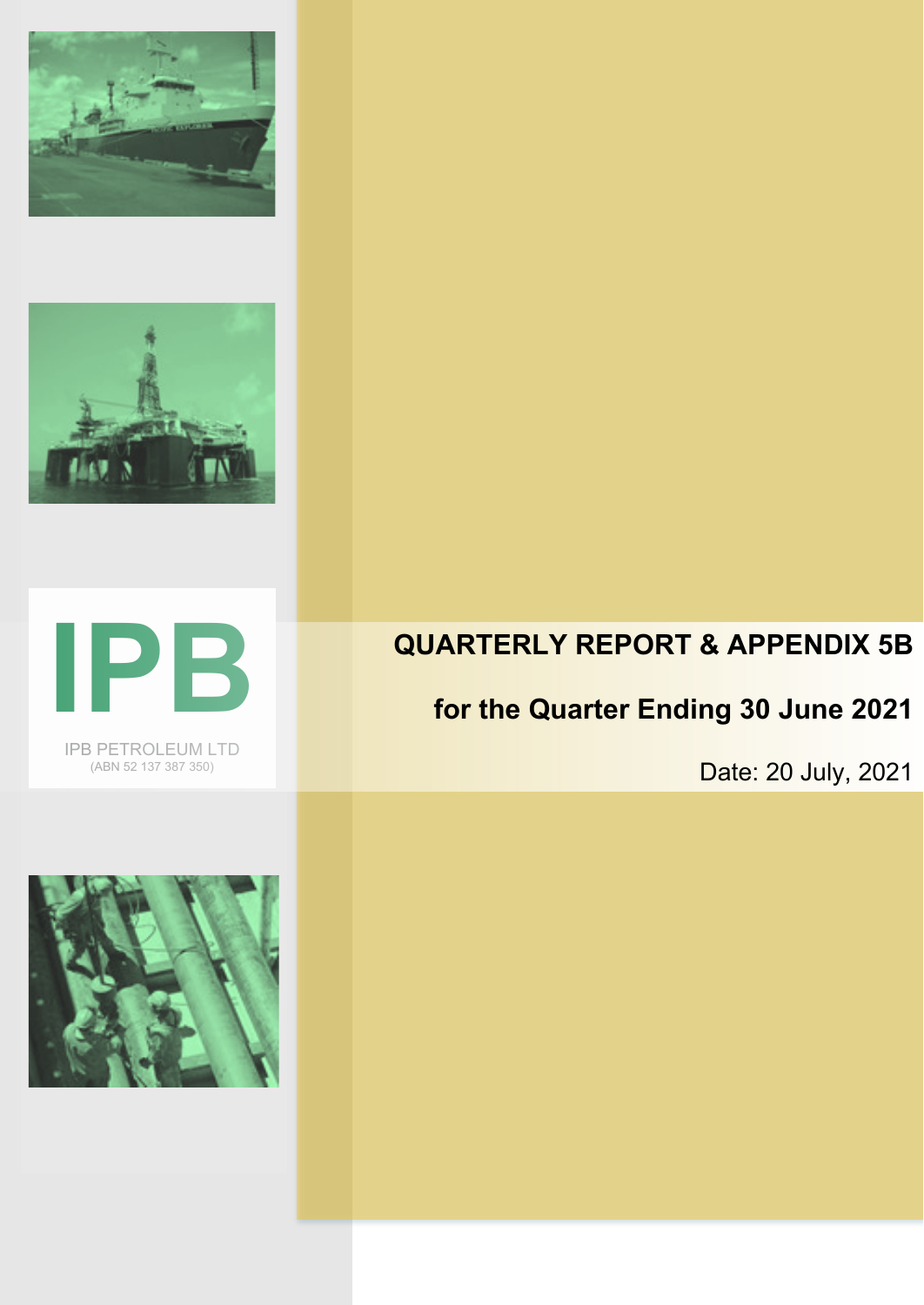

### **JUNE 2021 QUARTERLY ACTIVITIES REPORT**

#### **SUMMARY OF KEY EVENTS FOR THE QUARTER**

- Despite previous mutually agreed drawdown dates, IPB did not receive initial remittances from Quay during the Quarter.
- IPB continues to work with Quay to finalise mutually agreeable payments schedule for the proposed Idris well, which were to be mostly remitted under the previous schedule during the Quarter.
- Quay has provided a new updated schedule where all of the future Joint Venture's Tranche A Farmout funds of net US \$25m are to be received during August and September 2021.
- Studies and commercial activites associated with Idris continued at the commencement of the Quarter but have now slowed until further funding is received under the farmout and funding agreement.
- IPB through NERA continued to progress future seismic environmental plan activities

#### **PERMIT WA-424-P (IPB 100%)**

#### **Farmout and Funding Activities and Idris Appraisal Well**

As at the date of this report IPB has not received early remittances from Quay despite issuing a first drawdown notice in June. The Company expects to receive first remittance from Quay during first week of August 2021.

IPB as Operator has been advised and agreed with Quay that it will receive most of its funding for Tranche A of the farm-in during the month of August 2021 instead of by end June 2021 as previously advised. Causes for delays have been advised as administrative in nature.

As Operator of the WA-424-P Joint Venture, IPB aims to award certain key contracts once substantive funding is received from Quay. Under current scheduling, IPB is now aiming to be ready to drill Idris by end of 2nd Quarter 2022.

#### **Activities – Corporate and Financial**

As at the end of the Quarter, IPB Petroleum had a cash balance of approximately \$0.200 million.

For further details refer to the attached Appendix 5B.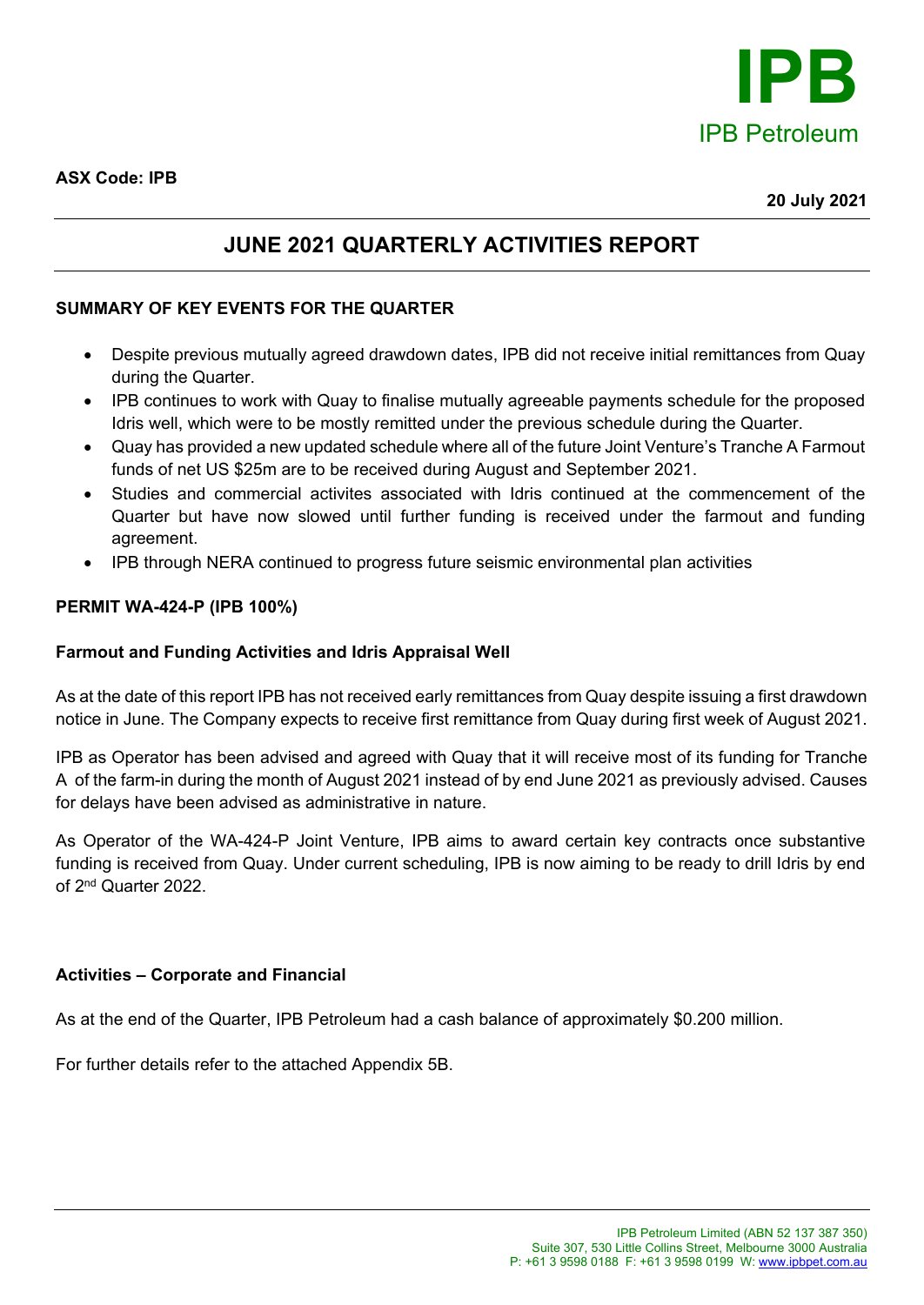

### **PERMIT HOLDINGS AND INTERESTS**

As at the end of the Quarter, and also as at the date of this report, the Company held an interest in the Browse Basin exploration permit **WA-424-P** (IPB 100% and Operator)**.** Under the Farmout and Funding Agreement with Quay, IPB expects to apply to transfer a 50% working interest in Permit WA-424-P to Quay during the current September quarter.



**Location Map : IPB Exploration Permit WA-424-P – Browse Basin**

For further information contact Brendan Brown, Managing Director +61 3 9598 0188 or [admin@ipbpet.com.au](mailto:admin@ipbpet.com.au)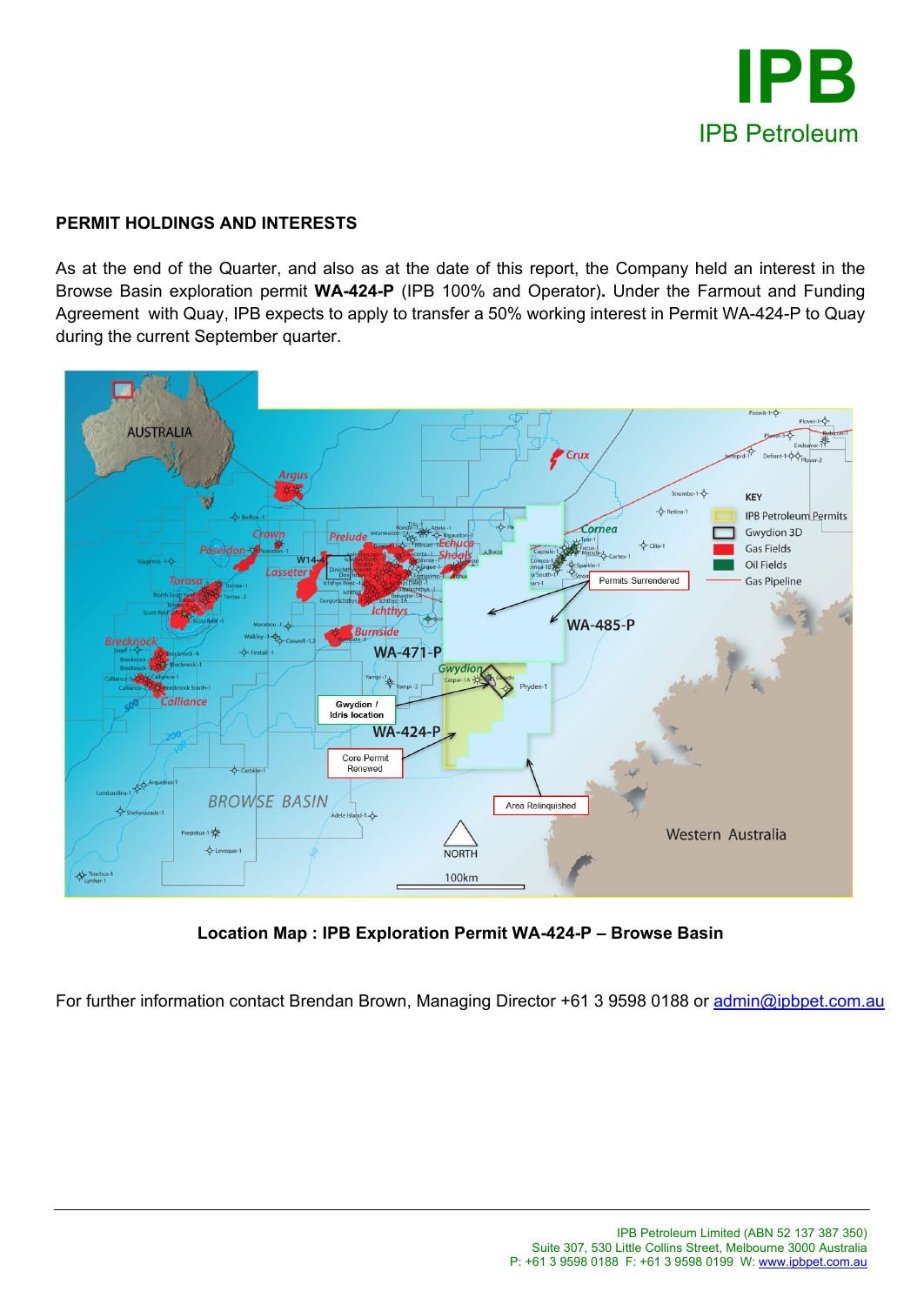### **Appendix 5B**

## **Mining exploration entity or oil and gas exploration entity quarterly cash flow report**

Name of entity

IPB Petroleum Limited

ABN Cuarter ended ("current quarter")

52 137 387 350 30 June 2021

| <b>Consolidated statement of cash flows</b> |                                                   | <b>Current quarter</b><br>\$A'000 | Year to date<br>$(12$ months)<br>\$A'000 |
|---------------------------------------------|---------------------------------------------------|-----------------------------------|------------------------------------------|
| 1.                                          | Cash flows from operating activities              |                                   |                                          |
| 1.1                                         | Receipts from customers                           |                                   |                                          |
| 1.2                                         | Payments for                                      |                                   |                                          |
|                                             | (a) exploration & evaluation (if expensed)        |                                   |                                          |
|                                             | development<br>(b)                                |                                   |                                          |
|                                             | production<br>(c)                                 |                                   |                                          |
|                                             | staff costs<br>(d)                                | (89)                              | (173)                                    |
|                                             | (e) administration and corporate costs            | (44)                              | (168)                                    |
| 1.3                                         | Dividends received (see note 3)                   |                                   |                                          |
| 1.4                                         | Interest received                                 |                                   |                                          |
| 1.5                                         | Interest and other costs of finance paid          |                                   |                                          |
| 1.6                                         | Income taxes paid                                 |                                   |                                          |
| 1.7                                         | Government grants and tax incentives              |                                   | 10                                       |
| 1.8                                         | Other (provide details if material)               |                                   |                                          |
| 1.9                                         | Net cash from / (used in) operating<br>activities | (132)                             | (331)                                    |

| 2.  |     | Cash flows from investing activities      |      |  |
|-----|-----|-------------------------------------------|------|--|
| 2.1 |     | Payments to acquire:                      |      |  |
|     | (a) | entities                                  | -    |  |
|     | (b) | tenements                                 | -    |  |
|     | (c) | property, plant and equipment             | -    |  |
|     | (d) | exploration & evaluation (if capitalised) | (70) |  |
|     | (e) | investments                               | -    |  |
|     | (f) | other non-current assets                  |      |  |

ASX Listing Rules Appendix 5B (01/12/19) Page 1 + See chapter 19 of the ASX Listing Rules for defined terms.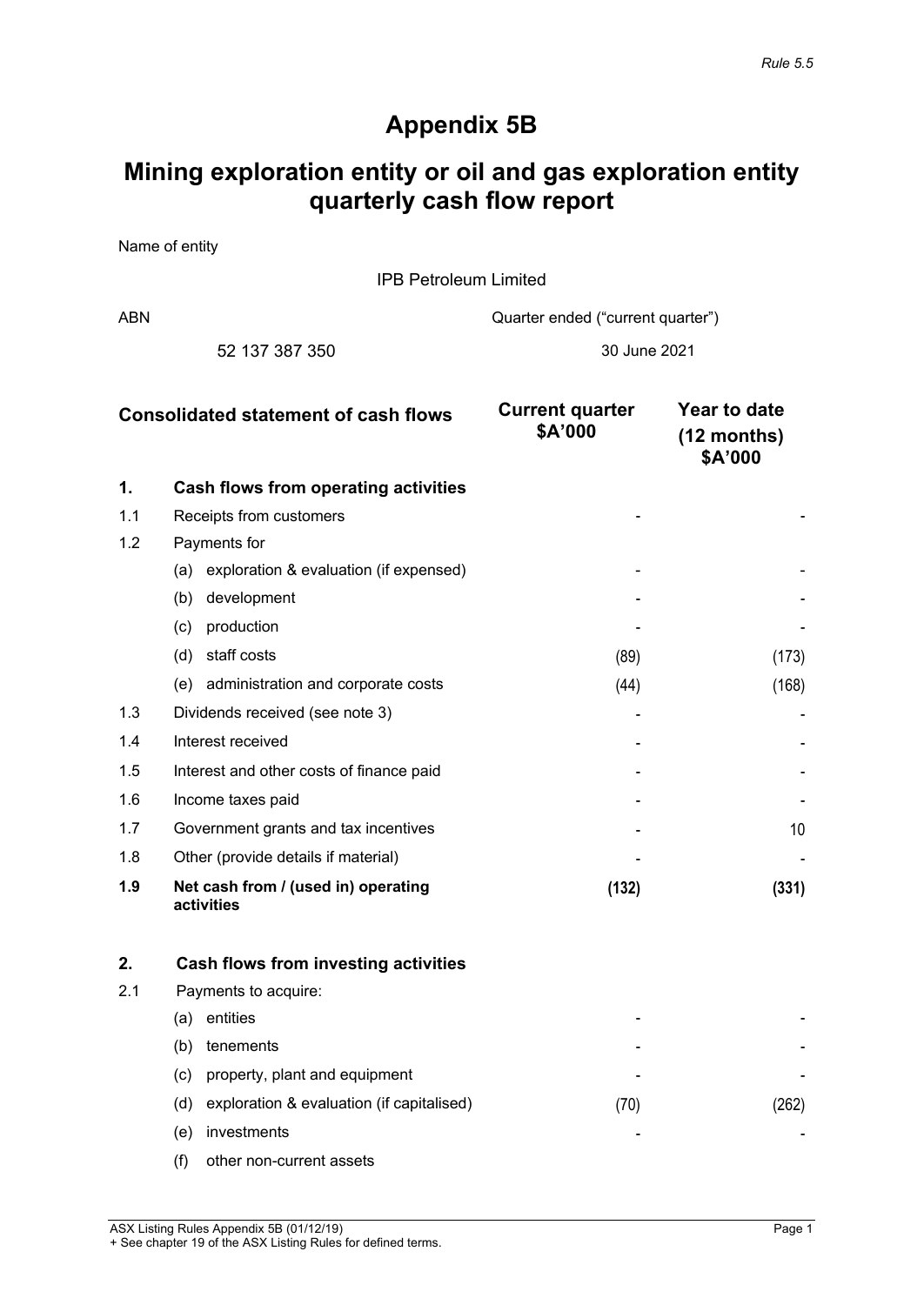|                  | <b>Consolidated statement of cash flows</b>       | <b>Current quarter</b><br>\$A'000 | Year to date<br>$(12$ months)<br>\$A'000 |
|------------------|---------------------------------------------------|-----------------------------------|------------------------------------------|
| $2.2\phantom{0}$ | Proceeds from the disposal of:                    |                                   |                                          |
|                  | entities<br>(a)                                   |                                   |                                          |
|                  | (b)<br>tenements                                  |                                   |                                          |
|                  | property, plant and equipment<br>(c)              |                                   |                                          |
|                  | investments<br>(d)                                |                                   |                                          |
|                  | other non-current assets<br>(e)                   |                                   |                                          |
| 2.3              | Cash flows from loans to other entities           |                                   |                                          |
| 2.4              | Dividends received (see note 3)                   |                                   |                                          |
| 2.5              | Other (provide details if material)               |                                   |                                          |
| 2.6              | Net cash from / (used in) investing<br>activities | (70)                              |                                          |

| 3.   | Cash flows from financing activities                                                       |   |      |
|------|--------------------------------------------------------------------------------------------|---|------|
| 3.1  | Proceeds from issues of equity securities<br>(excluding convertible debt securities)       |   | 35   |
| 3.2  | Proceeds from issue of convertible debt<br>securities                                      |   |      |
| 3.3  | Proceeds from exercise of options                                                          |   | 136  |
| 3.4  | Transaction costs related to issues of equity<br>securities or convertible debt securities |   | (35) |
| 3.5  | Proceeds from borrowings                                                                   |   |      |
| 3.6  | Repayment of borrowings                                                                    |   |      |
| 3.7  | Transaction costs related to loans and<br>borrowings                                       |   |      |
| 3.8  | Dividends paid                                                                             |   |      |
| 3.9  | Other (provide details if material)                                                        |   |      |
| 3.10 | Net cash from / (used in) financing<br>activities                                          | ۰ | 136  |

|     | Net increase / (decrease) in cash and<br>cash equivalents for the period |       |     |
|-----|--------------------------------------------------------------------------|-------|-----|
| 4.1 | Cash and cash equivalents at beginning of<br>period                      | 403   | 657 |
| 4.2 | Net cash from / (used in) operating<br>activities (item 1.9 above)       | (132) |     |
| 4.3 | Net cash from / (used in) investing activities<br>(item 2.6 above)       | 701   |     |
|     | Net cash from / (used in) financing activities<br>(item 3.10 above)      |       |     |

ASX Listing Rules Appendix 5B (01/12/19) Page 2 + See chapter 19 of the ASX Listing Rules for defined terms.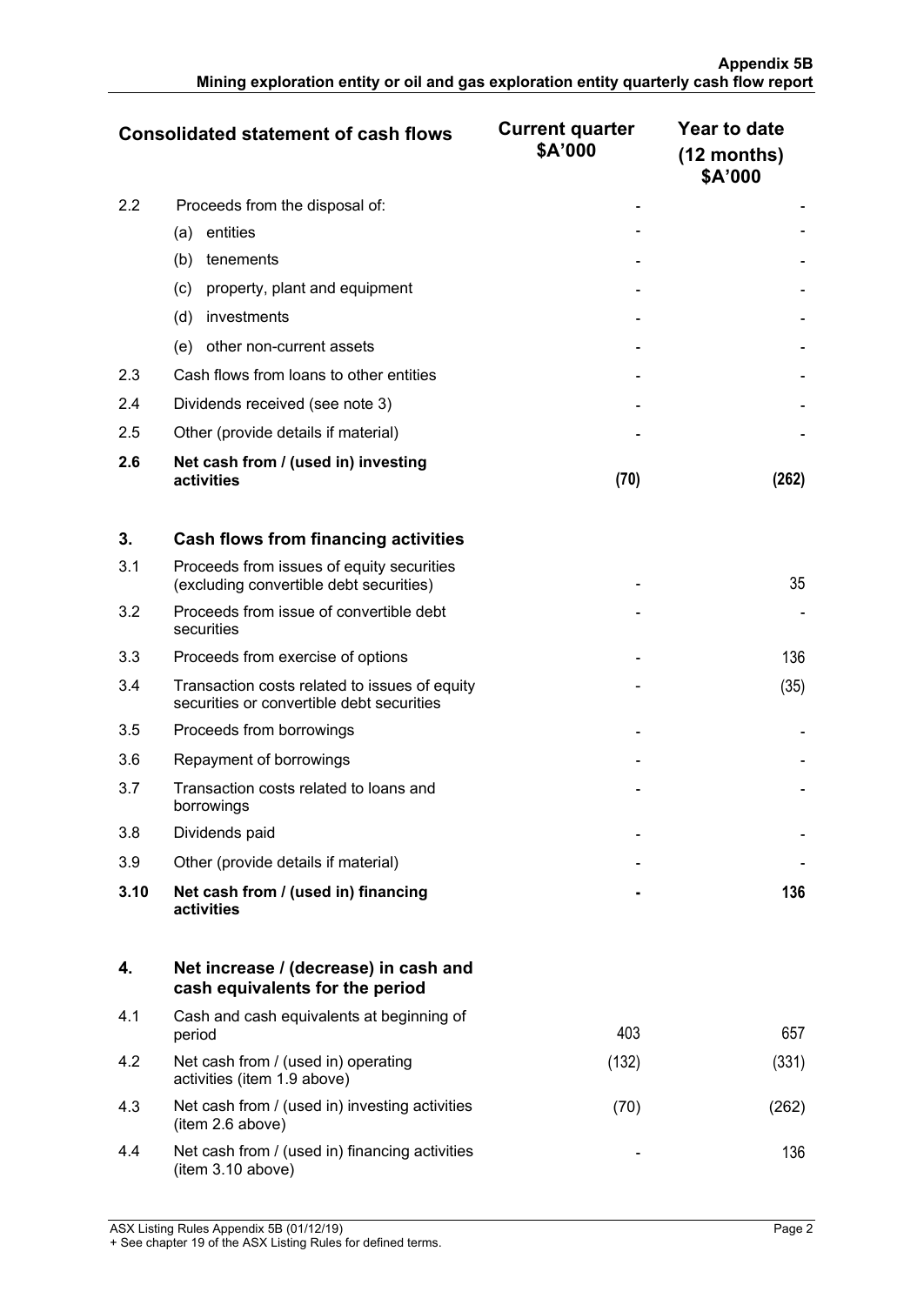| <b>Consolidated statement of cash flows</b> |                                                      | <b>Current quarter</b><br>\$A'000 | Year to date<br>(12 months)<br>\$A'000 |
|---------------------------------------------|------------------------------------------------------|-----------------------------------|----------------------------------------|
| 4.5                                         | Effect of movement in exchange rates on<br>cash held |                                   |                                        |
| 4.6                                         | Cash and cash equivalents at end of<br>period        |                                   |                                        |
|                                             |                                                      |                                   |                                        |

| 5.  | Reconciliation of cash and cash<br>equivalents<br>at the end of the quarter (as shown in the<br>consolidated statement of cash flows) to the<br>related items in the accounts | <b>Current quarter</b><br>\$A'000 | <b>Previous quarter</b><br>\$A'000 |
|-----|-------------------------------------------------------------------------------------------------------------------------------------------------------------------------------|-----------------------------------|------------------------------------|
| 51  | <b>Bank balances</b>                                                                                                                                                          | 200                               |                                    |
| 5.2 | Call deposits                                                                                                                                                                 |                                   |                                    |
| 5.3 | <b>Bank overdrafts</b>                                                                                                                                                        |                                   |                                    |
| 5.4 | Other (provide details)                                                                                                                                                       |                                   |                                    |
| 5.5 | Cash and cash equivalents at end of<br>quarter (should equal item 4.6 above)                                                                                                  | 200                               |                                    |

| 6.  | Payments to related parties of the entity and their<br>associates                          | <b>Current quarter</b><br><b>\$A'000</b> |
|-----|--------------------------------------------------------------------------------------------|------------------------------------------|
| 6.1 | Aggregate amount of payments to related parties and their<br>associates included in item 1 | (89)                                     |
| 6.2 | Aggregate amount of payments to related parties and their<br>associates included in item 2 | (5)                                      |

Note: if any amounts are shown in items 6.1 or 6.2, your quarterly activity report must include a description of, and an explanation for, such payments

The Payments for items 6.1 above relate to Executive and Non-Executive Fees Paid.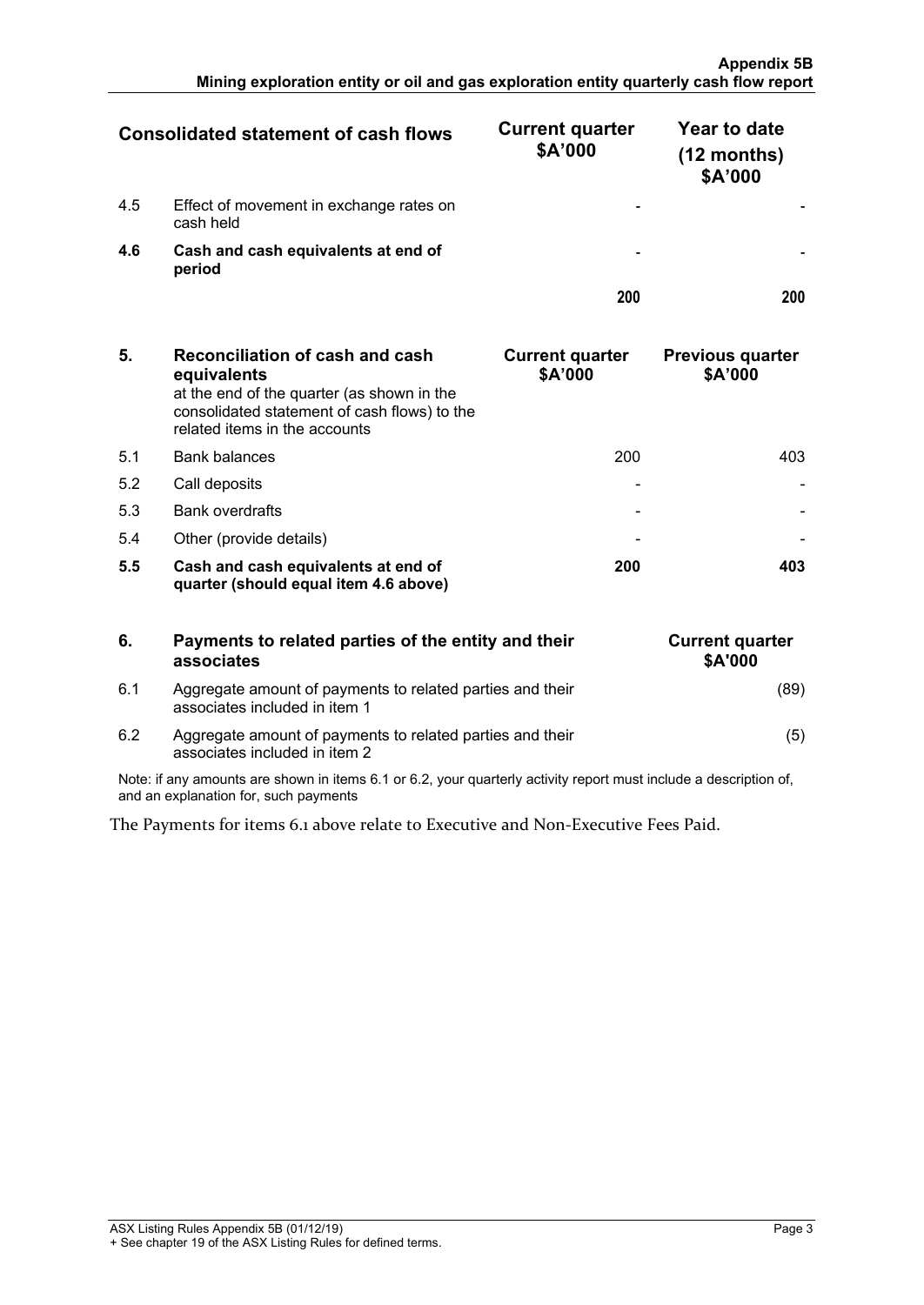- **7. Financing facilities** *Note: the term "facility' includes all forms of financing arrangements available to the entity. Add notes as necessary for an understanding of the sources of finance available to the entity.*
- 7.1 Loan facilities
- 7.2 Credit standby arrangements
- 7.3 Other (please specify)
- 7.4 **Total financing facilities - -**

| <b>Total facility</b><br>amount at quarter<br>end<br>\$A'000 | Amount drawn at<br>quarter end<br>\$A'000 |
|--------------------------------------------------------------|-------------------------------------------|
|                                                              |                                           |
|                                                              |                                           |
|                                                              |                                           |
|                                                              |                                           |

# 7.5 **Unused financing facilities available at quarter end** n/a

7.6 Include in the box below a description of each facility above, including the lender, interest rate, maturity date and whether it is secured or unsecured. If any additional financing facilities have been entered into or are proposed to be entered into after quarter end, include a note providing details of those facilities as well.

| 8.  | Estimated cash available for future operating activities                     | \$A'000 |
|-----|------------------------------------------------------------------------------|---------|
| 8.1 | Net cash from / (used in) operating activities (Item 1.9)                    | (132)   |
| 8.2 | Capitalised exploration & evaluation (Item 2.1(d))                           | (70)    |
| 8.3 | Total relevant outgoings (Item $8.1 +$ Item $8.2$ )                          | (203)   |
| 8.4 | Cash and cash equivalents at quarter end (Item 4.6)                          | 200     |
| 8.5 | Unused finance facilities available at quarter end (Item 7.5)                |         |
| 8.6 | Total available funding (Item $8.4 +$ Item $8.5$ )                           | 200     |
| 8.7 | Estimated quarters of funding available (Item 8.6 divided by<br>Item $8.3$ ) | 1.0     |

#### 8.8 If Item 8.7 is less than 2 quarters, please provide answers to the following questions:

1. Does the entity expect that it will continue to have the current level of net operating cash flows for the time being and, if not, why not?

|   | Answer: Cash flows are expected to be similar                                                                                                                                                                                                                                                                                                               |
|---|-------------------------------------------------------------------------------------------------------------------------------------------------------------------------------------------------------------------------------------------------------------------------------------------------------------------------------------------------------------|
|   | Has the entity taken any steps, or does it propose to take any steps, to raise further<br>cash to fund its operations and, if so, what are those steps and how likely does it<br>believe that they will be successful?                                                                                                                                      |
|   | Answer: The Company has signed a farmout and funding agreement that to-date receipt<br>of funds has been later than expected. Once received these funds should be able to<br>meet all budgeted costs. If these funds are delayed or not forthcoming the Company<br>will need to look at alternative funding initiatives to continue its planned activities. |
| 3 | Does the entity expect to be able to continue its operations and to meet its business<br>objectives and, if so, on what basis?                                                                                                                                                                                                                              |